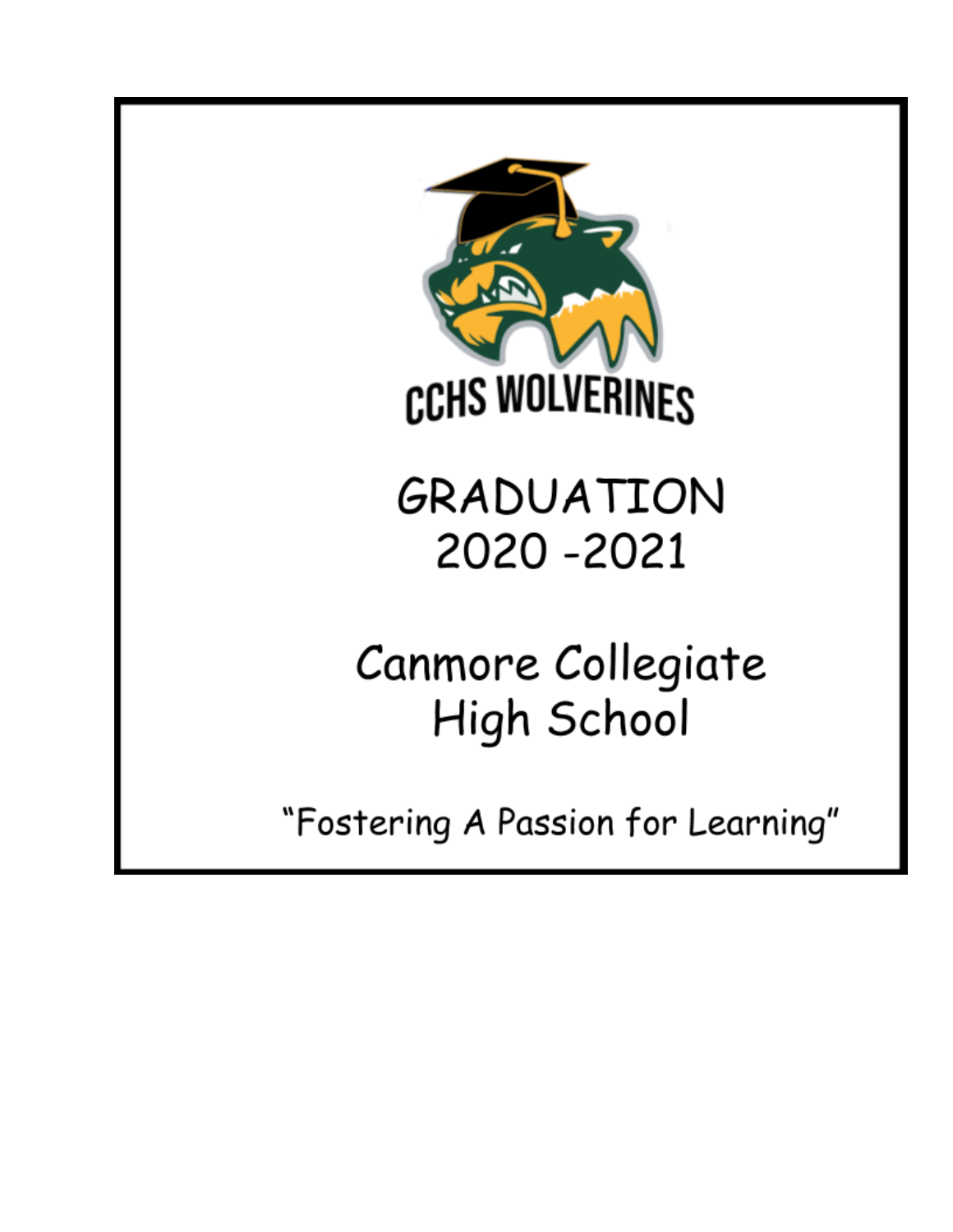# **TABLE OF CONTENTS - Grad Handbook**

| <b>Graduation Requirements</b>          | $3 - 5$ |
|-----------------------------------------|---------|
| Ceremony                                | 5       |
| <b>Banquet</b>                          | 5       |
| <b>Grad Photos</b>                      | 6       |
| <b>Grad Rings</b>                       | 6       |
| <b>Grad Executive Committee</b>         | 6       |
| <b>Upcoming Post Secondary Events</b>   | 7       |
| Financing your Post-Secondary Education |         |

## **Graduation is an important event in a student's life…it is one of those days that you will always remember. \*\*\* In the document means this may be subject to change.**

The success of this event requires active participation of the graduating class to:

- Be informed and provide input as requested
- Being responsible for meeting **all** graduation requirements as set out by Alberta Education and Canmore Collegiate High School
- Volunteering to help out
- Cooperating with the graduation committees

[Valedictorian](https://cchs.crps.ca/documents/general/Valedictorian%20Application%202021.pdf) selection process for 2021 can be found on the student information section of our website.

Please keep up to date with Grad information by following the Grad [News](http://cchs.crps.ca/view.php?action=object&id=555&stream=Announcements) [Update](http://cchs.crps.ca/view.php?action=object&id=555&stream=Announcements) on the main page of our school website.

## **Remember: It doesn't just happen…pitch in to make your Grad a**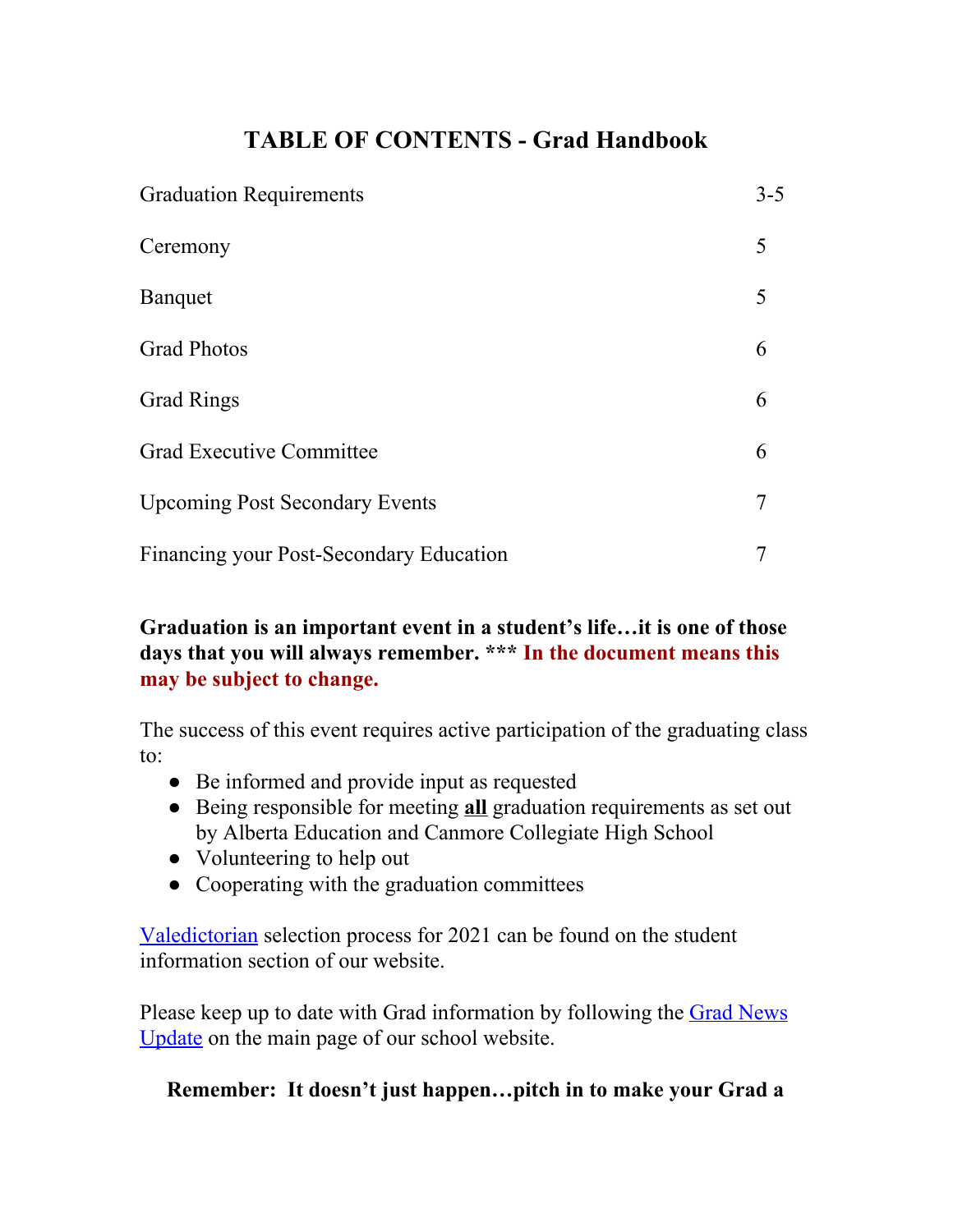#### **success!**

#### **ALBERTA HIGH SCHOOL DIPLOMA GRADUATION REQUIREMENTS (ENGLISH)**

The requirements indicated in this chart are the  $\frac{minnum}{max}$  requirements for a student to attain an Alberta High School Diploma. The requirements for entry into post-secondary institutions and workplaces may require additional and specific courses.

**100 CREDITS**

**including the following:**

**ENGLISH LANGUAGE ARTS - 30 LEVEL**

(English Language Arts 30-1 or 30-2)

**SOCIAL STUDIES - 30 LEVEL** (Social Studies 30-1or 30-2)

**MATHEMATICS - 20 LEVEL**

(Mathematics 20-1, Mathematics 20-2 or Mathematics 20-3)

**SCIENCE - 20 LEVEL**

(Science 20, Science 24, Biology 20, Chemistry 20 or Physics 20)

**PHYSICAL EDUCATION 10 (3 CREDITS)**

### **CAREER AND LIFE MANAGEMENT (3 CREDITS)**

#### **10 CREDITS IN ANY COMBINATION FROM:**

- **● Career and Technology Studies (CTS)**
- **● Fine Arts**
- **● Second Languages**
- **● Physical Education 20 and/or 30**
- **● Locally developed/acquired and locally authorized courses in CTS, fine arts, second languages, Knowledge and Employability courses**
- **● two 35-level courses from any trade in the Registered Apprenticeship Program**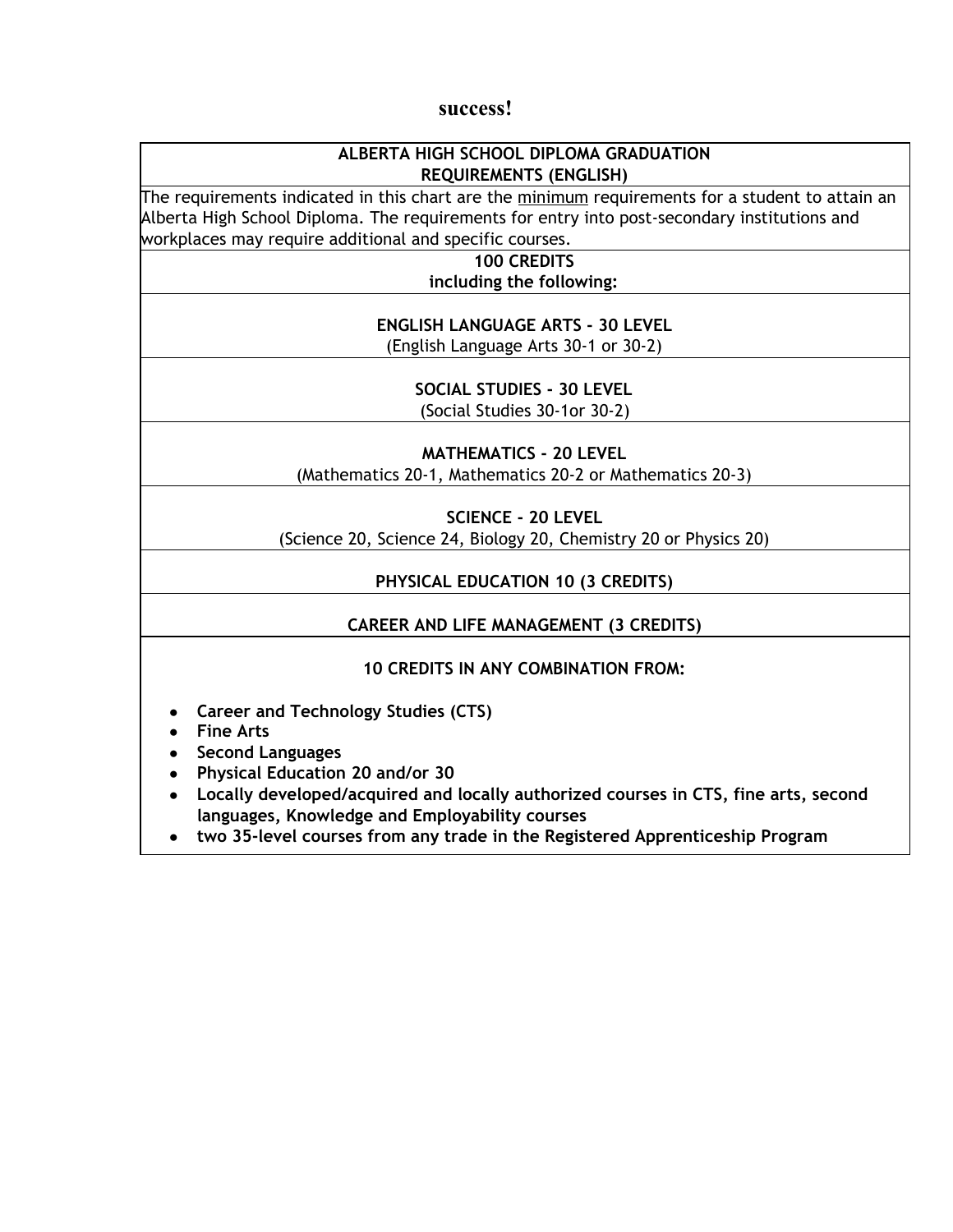### **10 CREDITS IN ANY 30-LEVEL COURSE (IN ADDITION TO A 30-LEVEL ENGLISH LANGUAGE ARTS AND A 30-LEVEL SOCIAL STUDIES COURSE AS SPECIFIED ABOVE)**

**These courses may include:**

- **● 30-level locally developed/acquired and locally authorized courses**
- **● Advanced Level (3000 Series) in Career and Technology Studies Courses**
- **● 30-level Work Experience courses**
- **● 30-level Knowledge and Employability courses**
- **● 30-level Registered Apprenticeship Program courses**
- **● 30-level Green Certificate Specialization courses**
- **● Special Projects 30**

# **Commencement Deadlines**

The Grad Cap & Gown Ceremony will take place on \*\***Monday, June 28, 2021** at **7:00 pm (subject to change)** in the high school gymnasium. In order to take part in the program, students **must** have the potential to graduate. The following requirements **must** be met:

- Completion of the necessary courses and credits to fulfill the diploma requirements by the end of second semester.
- Register with myPass ([myPass.alberta.ca](https://public.education.alberta.ca/PASI/myPass)).
- Submit a printed/parent signed copy of your Credential Page and Detailed Academic Report to Mr. Rogers by **September 30/2020**. (**This is your Grad Plan**)
- If using Alberta Distance Learning/Inreach/Outreach courses to fulfill requirements, the courses **must** be completed and submitted by **June 7, 2021 with a minimum 50% standing**.
- Completion of 25 hour community hour requirement by **June 7, 2021**.
- Students must have a minimum mark of 50% in any compulsory course to meet graduation requirements by **June 7, 2021**
- The date of **June 7, 2021** is also the cutoff date used to determine honours eligibility for our commencement ceremony. Note that final achievement of honours standing can only be determined upon the completion of diploma exams.
- Students must have paid the \$80.00 Grad fee (included on your school fees).
- Print and Sign [Confirmation of Understanding](https://cchs.crps.ca/documents/general/Grad%20Confirmation%202020_21.pdf) by September 30,2020

**It is the student's responsibility to ensure that these requirements have been met! If there are any changes in your grad plans, please discuss this with a guidance counsellor or administrator.**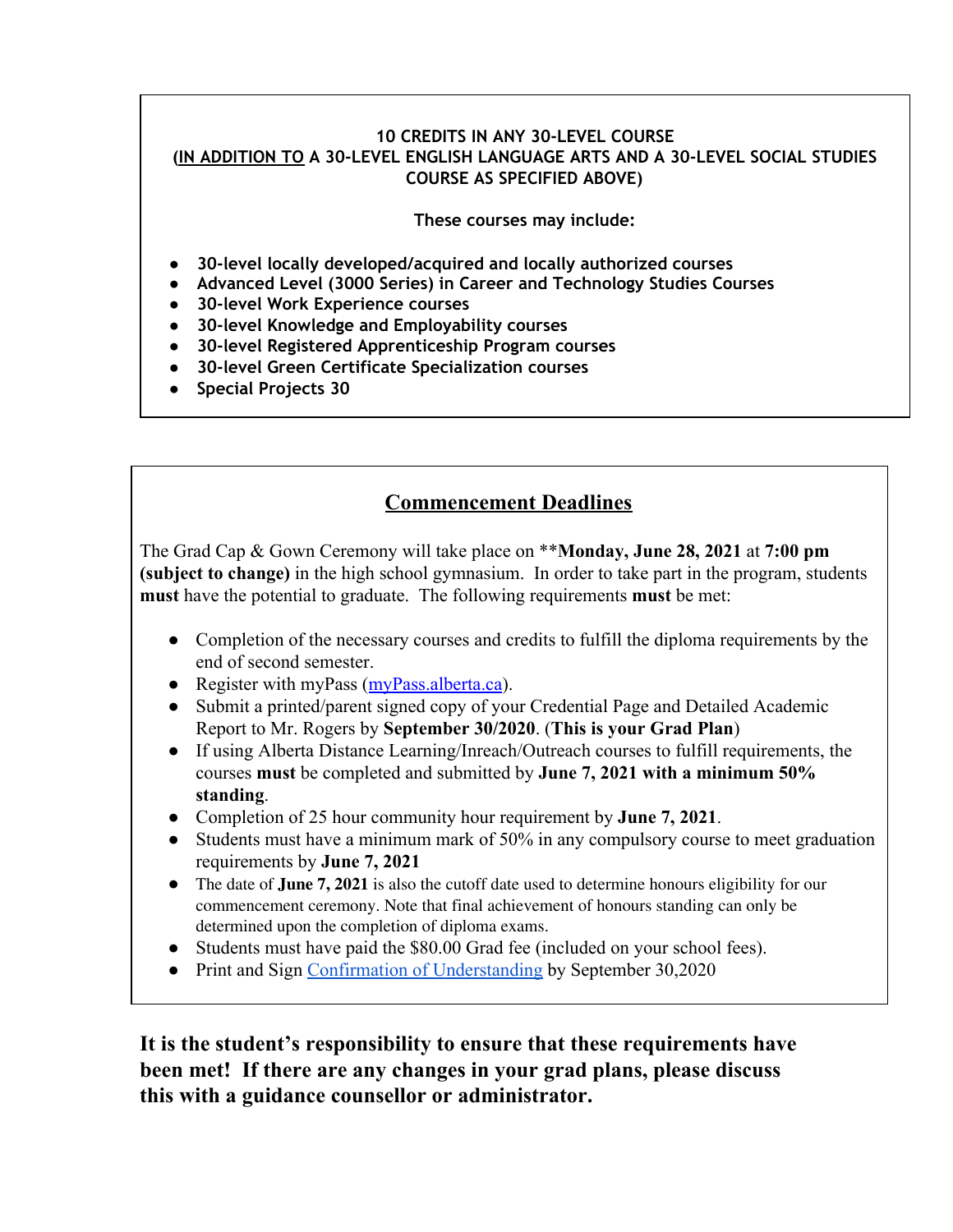Students can be removed from the grad list at any time if the above deadlines and requirements are not met.

| Alberta my Pass                                                                                                                                                                                                                                                                                                                                                                                                                                                                                 |                                                                                                                                                               |                                                                                                                                                                            |                                                                                                                                                                                                                                                      |  |
|-------------------------------------------------------------------------------------------------------------------------------------------------------------------------------------------------------------------------------------------------------------------------------------------------------------------------------------------------------------------------------------------------------------------------------------------------------------------------------------------------|---------------------------------------------------------------------------------------------------------------------------------------------------------------|----------------------------------------------------------------------------------------------------------------------------------------------------------------------------|------------------------------------------------------------------------------------------------------------------------------------------------------------------------------------------------------------------------------------------------------|--|
| myPass is an Alberta Education secure self-<br>service website for Alberta students to:<br>View diploma exam results and request rescores<br>Register to write a diploma exam<br>$\mathcal{L}$<br>Order high school transcripts<br>$\sim$<br>View progress towards a credential (diploma or certificate)<br>$\sqrt{ }$<br>View and print a Detailed Academic Report (DAR)<br>Order additional copies of an awarded credential<br>$\mathcal{C}$<br>$\sigma$<br>View student personal information |                                                                                                                                                               |                                                                                                                                                                            | <b>Sign in with Education Account &gt;&gt;</b><br>How do I sign up?<br>What is myPass?                                                                                                                                                               |  |
|                                                                                                                                                                                                                                                                                                                                                                                                                                                                                                 |                                                                                                                                                               |                                                                                                                                                                            | @2017 Government of Alberta Copyright and Disclaimer   Privacy                                                                                                                                                                                       |  |
|                                                                                                                                                                                                                                                                                                                                                                                                                                                                                                 |                                                                                                                                                               |                                                                                                                                                                            |                                                                                                                                                                                                                                                      |  |
| Alberta myPass                                                                                                                                                                                                                                                                                                                                                                                                                                                                                  |                                                                                                                                                               |                                                                                                                                                                            | <b>Click on Detailed Academic Report</b>                                                                                                                                                                                                             |  |
|                                                                                                                                                                                                                                                                                                                                                                                                                                                                                                 |                                                                                                                                                               |                                                                                                                                                                            |                                                                                                                                                                                                                                                      |  |
|                                                                                                                                                                                                                                                                                                                                                                                                                                                                                                 |                                                                                                                                                               |                                                                                                                                                                            |                                                                                                                                                                                                                                                      |  |
|                                                                                                                                                                                                                                                                                                                                                                                                                                                                                                 | <b>Document Orders</b>                                                                                                                                        | <b>Student Profile</b>                                                                                                                                                     | <b>Student Connections</b>                                                                                                                                                                                                                           |  |
| <b>青 Home</b><br>What are you looking for?<br><b>Courses and Marks</b><br><b>Diploma Exams</b><br>>> Add and manage exi<br>registrations and late payments<br>View results and request rescore<br><b>Detailed Academic Report</b><br>aad high school course and<br>mark history<br>reprint                                                                                                                                                                                                      | <b>Order Transcript</b><br>>> Order an Alberta Transcript of<br><b>High School Achievement</b><br><b>Order Credential</b><br>>> Order a diploma / certificate | <b>Personal Information</b><br>Review perso<br>information<br><b>Verification Document</b><br>.<br>Ienerate letters that provide<br>roof of name, school enrolm<br>and age | <b>Connect to a Student</b><br>>> Request access to a student<br>> Use a PIN or Access Code from a<br>Letter you have received<br><b>Access to Your Student</b><br>Information<br>>> Review who can see or has looked<br>at your student information |  |

**\*\*\*\* Updated Grad Plan to Mr. Rogers by January 29/2021**

1. Register with myPass ([myPass.alberta.ca](https://public.education.alberta.ca/PASI/myPass)).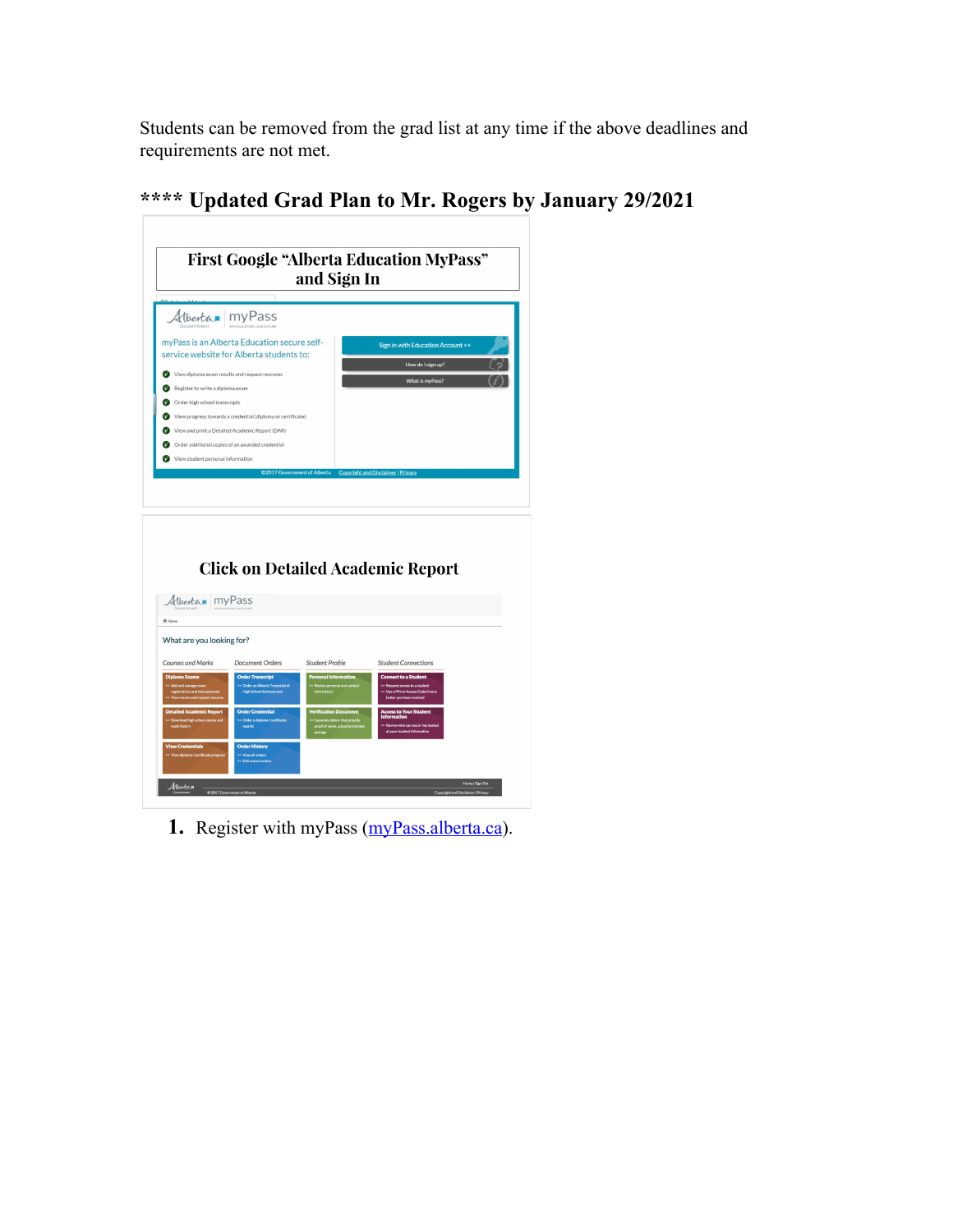

**2.** Print your **Credential Page** – this will show you your credit count and if you have the correct requirements to graduate.

|                                                                                                                                | Alberta High School Diploma: English<br>Show Requirements for                                                                      | <b>Get Credential Requirements</b><br>$\cdot$           |                                      |                                                                                                   |                                                                           |   |
|--------------------------------------------------------------------------------------------------------------------------------|------------------------------------------------------------------------------------------------------------------------------------|---------------------------------------------------------|--------------------------------------|---------------------------------------------------------------------------------------------------|---------------------------------------------------------------------------|---|
|                                                                                                                                | Alberta High School Diploma: English<br><b>Modify Achievements</b>                                                                 | <b>Generate Checklist</b><br><b>Export to Excel</b>     |                                      |                                                                                                   |                                                                           |   |
|                                                                                                                                | Requirement                                                                                                                        | $\overline{\mathbf{Y}}$<br><b>Y</b> Achievement Message | <b>Status</b>                        | $\nabla$ Exemption Status $\nabla$ Description                                                    |                                                                           | ᢦ |
|                                                                                                                                | 100 Credits Awarded                                                                                                                | 110 credits awarded                                     | Achieved                             | <b>Request Exemption</b>                                                                          | 100 or more credits are required.                                         |   |
|                                                                                                                                | 30 Level English Language Arts                                                                                                     | No credits awarded for a relevant course                |                                      | Request Exemption                                                                                 | Credit in a 30 level English Language Arts course is required.            |   |
|                                                                                                                                | 30 Level Social Studies<br>No credits awarded for a relevant course                                                                |                                                         | Not Achieved                         |                                                                                                   | Request Exemption Credit in a 30 level Social Studies course is required. |   |
|                                                                                                                                | 20 Level Mathematics                                                                                                               | 5 credits awarded                                       | Achieved<br><b>Request Exemption</b> |                                                                                                   | Credit in a 20 level Mathematics course is required.                      |   |
|                                                                                                                                | 20 Level Science                                                                                                                   | 15 credits awarded                                      | Achieved                             | <b>Request Exemption</b>                                                                          | Credit in a 20 level Science course is required.                          |   |
|                                                                                                                                | 10 Level Physical Education                                                                                                        | No credits awarded for a relevant course                | Not Achieved                         | <b>Request Exemption</b>                                                                          | 3 credits in Physical Education 10 are required.                          |   |
|                                                                                                                                | Career And Life Management<br>3 credits awarded                                                                                    |                                                         | Achieved                             | <b>Request Exemption</b>                                                                          | 3 credits in Career and Life Management are required.                     |   |
|                                                                                                                                | <b>Additional Credit</b>                                                                                                           | 41 credits awarded                                      | Achieved                             | <b>Request Exemption</b>                                                                          | 10 credits in any combination of eligible courses are required.           |   |
|                                                                                                                                | Additional 30 Level Course(s)                                                                                                      | 28 credits awarded                                      | Achieved                             | <b>Request Exemption</b>                                                                          | 10 credits in eligible additional 30 level courses are required.          |   |
|                                                                                                                                | Has Senior High Year                                                                                                               | The student has a senior high year                      | Achieved                             | <b>Request Exemption</b>                                                                          | At least one official mark and one high school enrolment are required.    |   |
| The student has been awarded 21 credits through work completed in<br>Has Alberta School Mark<br>Alberta for 30 level course(s) |                                                                                                                                    | Achieved                                                | <b>Request Exemption</b>             | At least 5 credits in eligible courses through an Alberta accredited<br>institution are required. |                                                                           |   |
|                                                                                                                                | Senior High School Year activity in or after 2010 The student has high school activities in the 2010 school year or after Achieved |                                                         |                                      | <b>Request Exemption</b>                                                                          | Student must have high school activity in the 2010 school year or after   |   |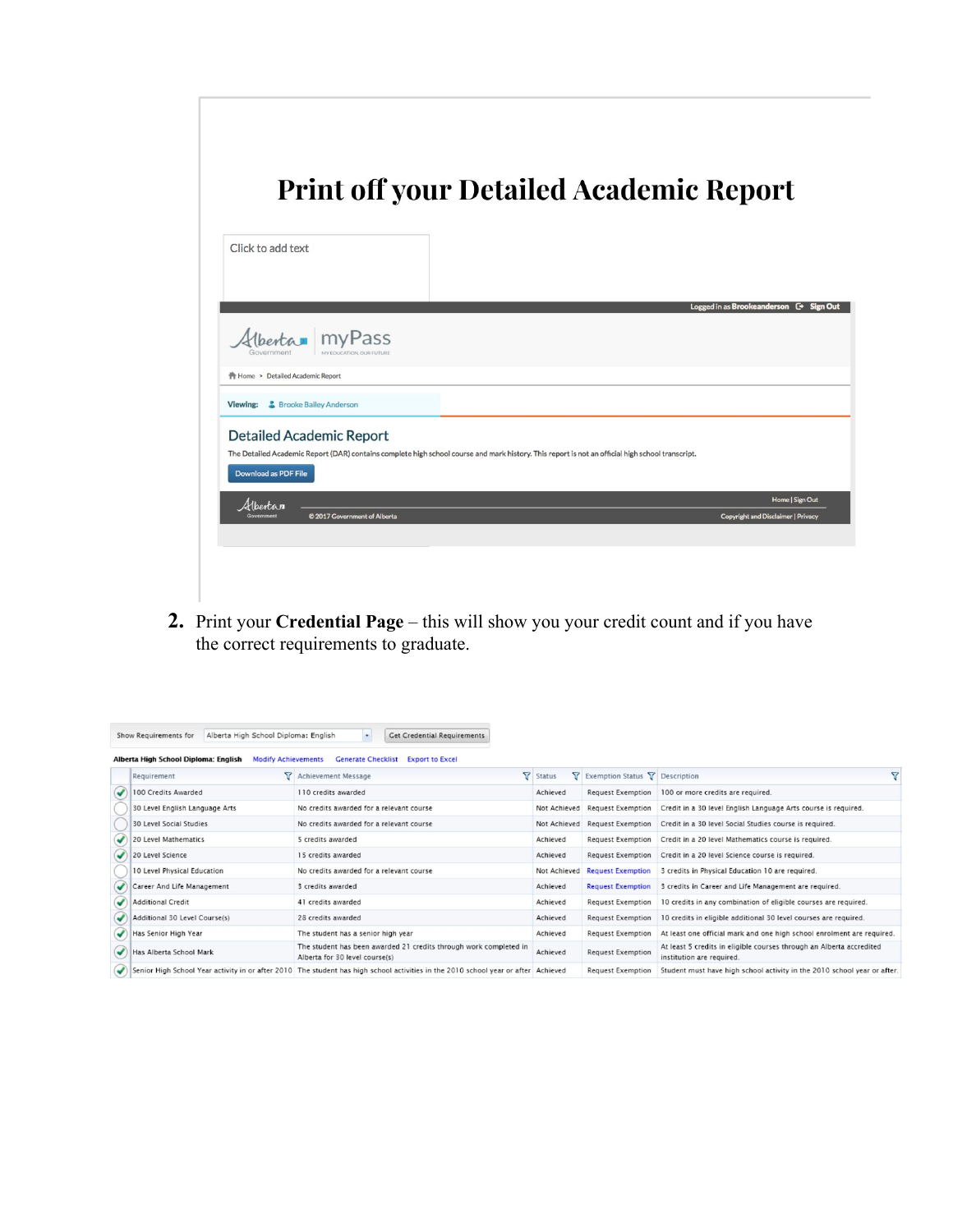|                                                         | <b>Also Print off your Credentials</b><br>(Progress to a High School Diploma)                                                          |                                                       |
|---------------------------------------------------------|----------------------------------------------------------------------------------------------------------------------------------------|-------------------------------------------------------|
| Click to add text                                       |                                                                                                                                        |                                                       |
| Hbertan myPass                                          |                                                                                                                                        | Logged in as Brookeanderson L+ Sign Out               |
| MY FDUCATION, OUR FUTURE<br><b>A</b> Home > Credentials |                                                                                                                                        |                                                       |
| <b>&amp; Brooke Bailey Anderson</b><br>Viewing:         |                                                                                                                                        |                                                       |
| <b>Credentials</b>                                      | View the Alberta Education high school diplomas and certificates that the student has been awarded, or is in the process of achieving. |                                                       |
| <b>Credentials</b>                                      | <b>Credential Details</b>                                                                                                              | In Progress                                           |
| <b>Alberta High School Diploma</b><br>In Progress       | <b>Alberta High School Diploma</b>                                                                                                     | What does this mean?<br>Achievement as of 18 JAN 2017 |
|                                                         | Alberta High School Diploma: English                                                                                                   | Not Achieved                                          |
| Albertan                                                |                                                                                                                                        | <b>Home   Sign Out</b>                                |
| @2017 Government of Alberta                             |                                                                                                                                        | <b>Copyright and Disclaimer   Privacy</b>             |

# 3. Print your Detailed Academic Report

Hberta Government

Jane Crusader

1800 8th Ave Canmore AB, T1W 1X4 DETAILED ACADEMIC REPORT

Page 1 of 3

Alberta Student Number 123 456 789<br>Legal Name Jane T Crusader<br>Date of Birth Sept. 01 ,1995

110 High School Credits as of 06 OCT 2015

| <b>Official Marks</b> |                            |                     | <b>Course Activity</b> |                   |        |         |             |      |                      |
|-----------------------|----------------------------|---------------------|------------------------|-------------------|--------|---------|-------------|------|----------------------|
| Course                |                            |                     | School                 |                   |        |         | School      | Exam |                      |
| Code                  | <b>Course Name</b>         | <b>Mark Credits</b> | Year                   | <b>Term</b>       | School | Lang    | <b>Mark</b> |      | <b>Mark Comments</b> |
|                       |                            |                     |                        |                   |        |         |             |      |                      |
| <b>Language Arts</b>  |                            |                     |                        |                   |        |         |             |      |                      |
| <b>ELA1105</b>        | English Language Arts 10-1 | 90                  | 5 2013/2014            | Semester 1        | S.5243 | English | 90          |      |                      |
| <b>ELA2105</b>        | English Language Arts 20-1 | 79                  | 5 2014/2015            | Semester 2 S.5243 |        | English | 79          |      |                      |
| <b>Social Studies</b> |                            |                     |                        |                   |        |         |             |      |                      |
| <b>SST1771</b>        | Social Studies 10-1        | 86                  | 5 2013/2014            | Semester 2 S.5243 |        | English | 86          |      |                      |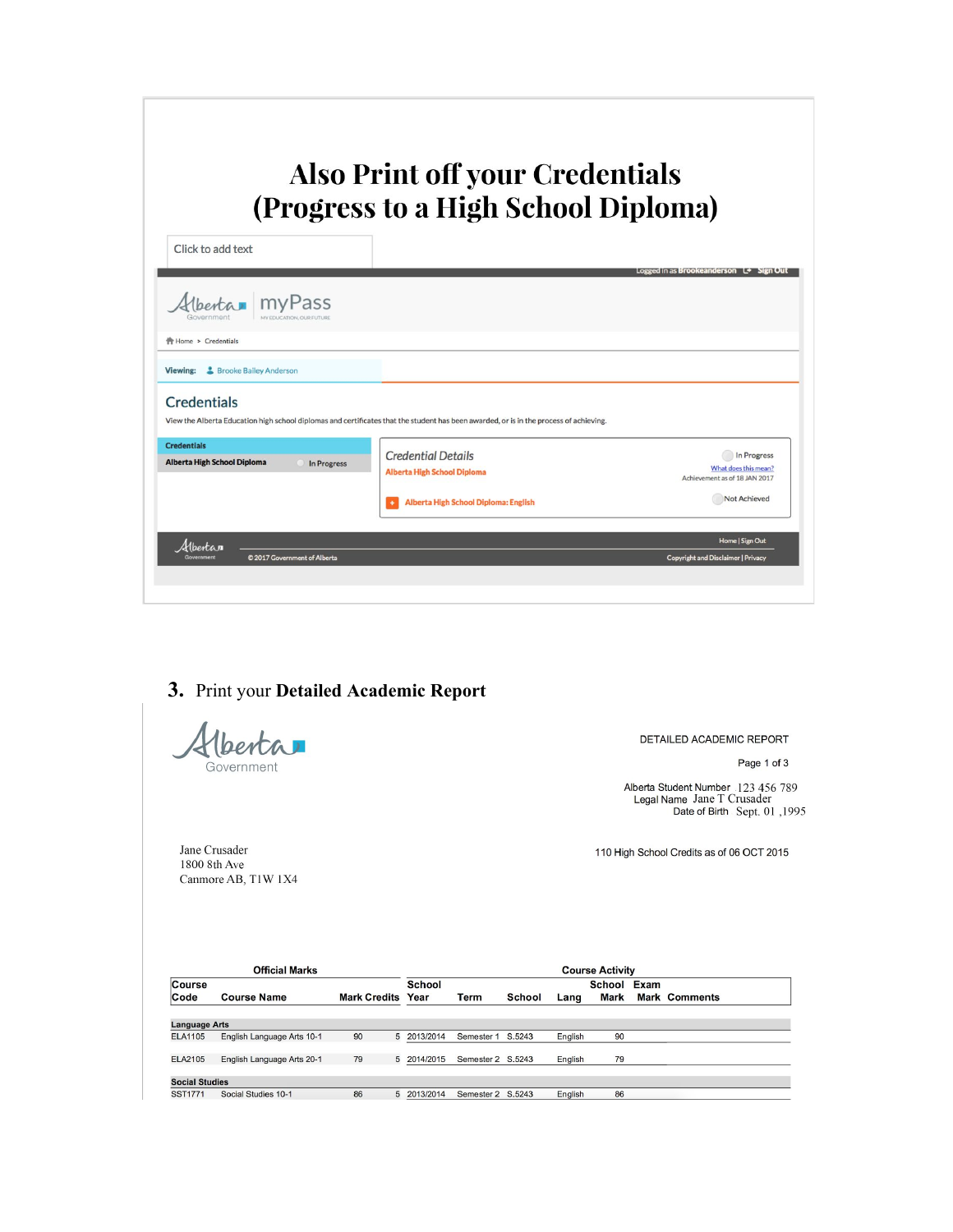**4.** This is different from your **[Alberta Transcript,](http://schools.cbe.ab.ca/b857/docs/guidance/AbEdTranscriptApril2015.pdf)** which is an official document you can request sent to an educational institute. CCHS cannot generate this transcript.

# **Costs Associated with Graduation**

Please remember that **graduation is 100% user pay.** Fundraising helps to offset some of the costs associated with the ceremony and banquet.

### **CEREMONY**

\*\*\*Grad fees have been set at \$80.00 for this year. If your school fees have not yet been paid then your Grad fees are past due!

### **Grad fees cover the cost of the following:**

- Gown/Stole rental
- Memento caps and tassel purchase
- Group photos taken at both the cap and gown ceremony and the banquet
- Individual ceremony photo

### **BANQUET**

\*\*\*The grad banquet will be held after the last diploma exam - between June 26th -30th (location/date to be determined). We expect the banquet tickets to be approximately \$65.00-\$80.00, and the number of available tickets per grad will be determined based on the venue chosen to host the banquet.

### **\*\*\*GRAD PHOTOS**

Graduation portraits will be taken weekdays November 27 to December 3 at CCHS. Appointment bookings will be made on-line beginning in November. Any students who know they will not be here during photo time or require retakes must contact the Lifetouch in Calgary at 403-255-5440 or email *gwterritory@lifetouch.com* to set up an appointment.

It is important that every Grad have a photo taken for the composite picture and yearbook. There is no obligation to purchase these photos.

Picture packages are made available to individual graduates, with the cost varying according to the package contents. Cost information is made available by Lifetouch ([www.lifetouch.ca](http://www.lifetouch.ca/)) when proofs arrive.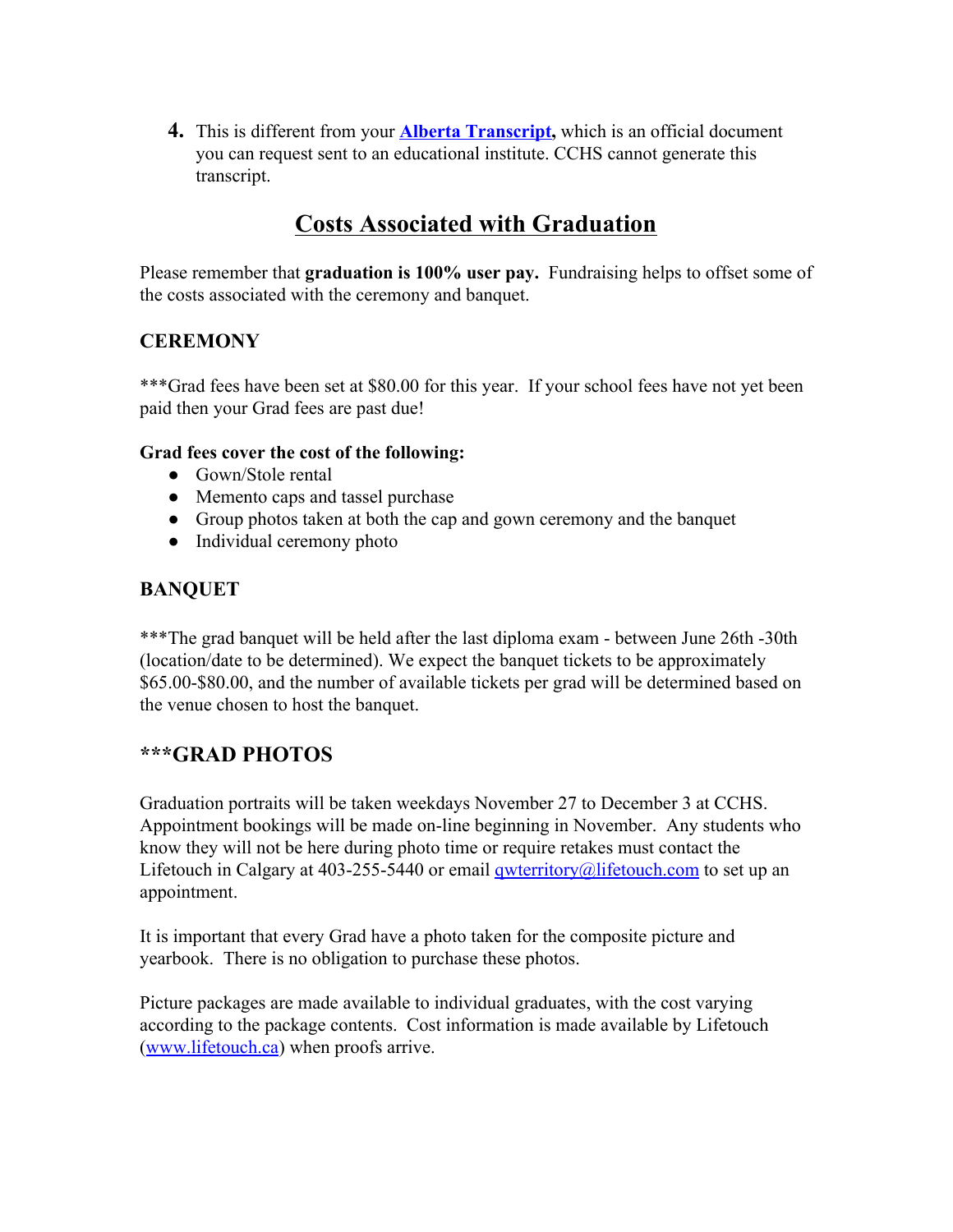### **GRAD RINGS**

Stay tuned for more information about how to order Canmore Collegiate High School graduation rings. This is an additional cost and varies based on the style of ring chosen.

| President                      |  |
|--------------------------------|--|
| <b>Banquet Liaisons</b>        |  |
| Fundraising                    |  |
| <b>Decorating Coordinators</b> |  |
| <b>Grad Video Director</b>     |  |
| Grad Yearbook Liaison          |  |

# **GRAD 2021 EXECUTIVE COMMITTEE**

TALK TO A COMMITTEE MEMBER ABOUT YOUR IDEAS FOR GRAD AND SIGN UP FOR A COMMITTEE YOU WOULD LIKE TO HELP WITH! Grad Committee meets every second Thursday @ lunch in room 1209. Remember to **GET INVOLVED**!!!!

### **2020/2021- POST-SECONDARY EVENTS AND INFORMATION**

October and November are recruitment months. Most Universities, colleges and technical programs do "open houses" and "student for a day" tours for students in the hopes of attracting you to their institution. These are great opportunities to engage in conversations and pick up information on a particular school. Additionally, we run three fairs per year: two in the fall and one in the spring. Individual post-secondary institutions may also come to our school. See our website calendar for dates and times.